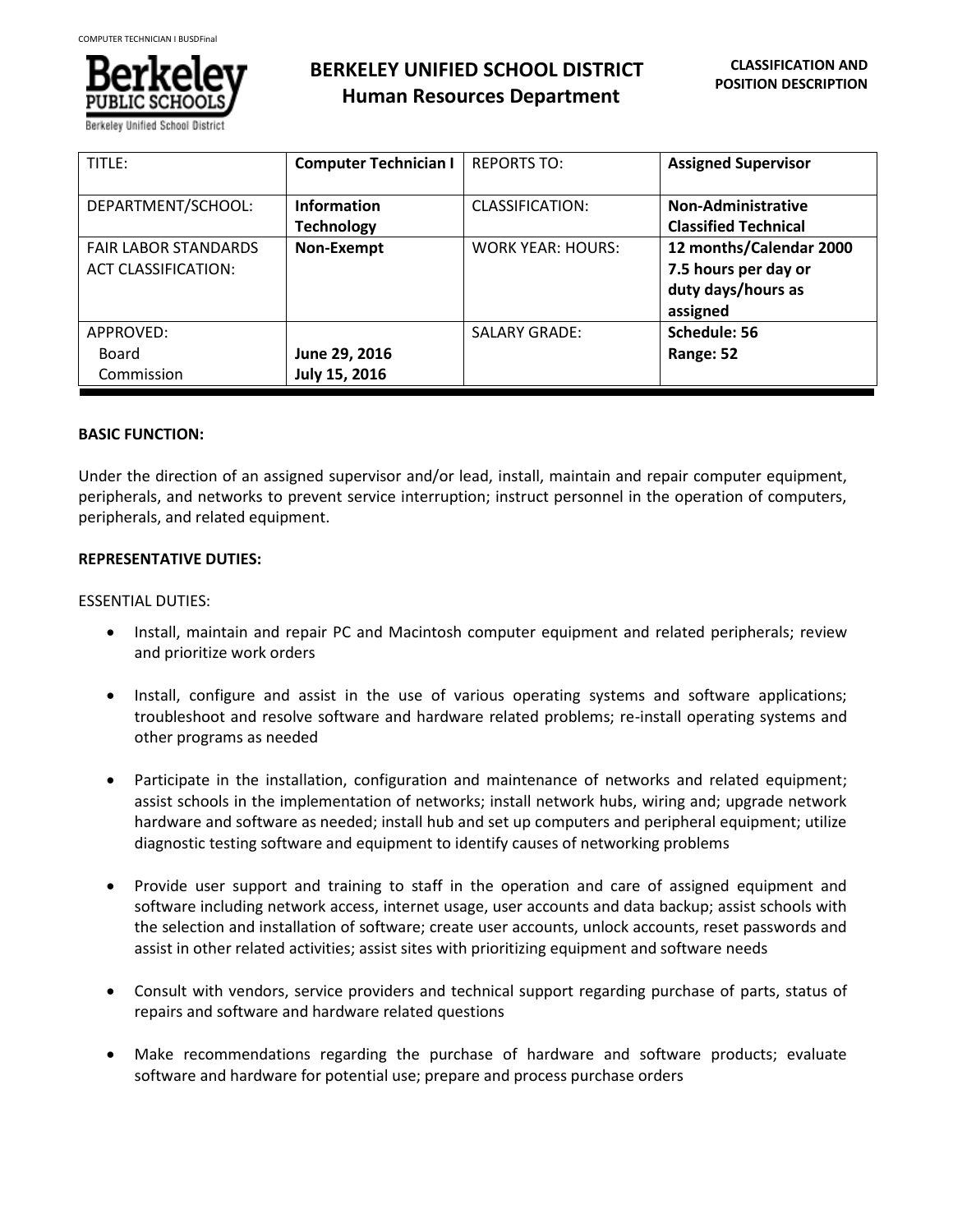- Document and maintain network maps of assigned sites; document live and dead ports, connected devices, Ethernet cable lengths, network switch connections, and related information; create and manage local computer accounts for students and staff; document and publish account lists
- Operate a variety of hand and power tools; drive a vehicle to sites to conduct work
- Maintain inventory of computers and networking equipment; manage the database of systems/network equipment to maintain accurate inventory; maintain records and logs related to assigned activities
- Maintain current knowledge of technical advances in the field

## OTHER DUTIES:

Perform related duties as assigned

#### **KNOWLEDGE AND ABILITIES**:

#### KNOWLEDGE OF:

Computer hardware systems and software applications utilized by the District Materials, methods and tools used in the operation and repair of computer and network systems Record-keeping techniques Technical aspects of field of specialty Oral and written communication skills Laws, rules and regulations related to assigned activities Inventory methods and practices Proper methods of storing equipment, materials and supplies ABILITY TO:

Perform skilled work in the repair, maintenance and installation of a variety of PC and Macintosh computerized equipment and peripherals

Provide technical assistance to computer systems users

Troubleshoot and repair basic system malfunctions and maintain system operation

Research and recommend new system software and hardware

Make routine equipment adjustments and perform routine maintenance

Communicate effectively both orally and in writing

Prioritize and schedule work

Maintain records and prepare reports

Work cooperatively with others

Plan and organize work

Operate a vehicle to conduct work

## **EDUCATION AND EXPERIENCE:**

Any combination equivalent to: two years of college-level course work in computer science, information technology or related field and two years experience in the installation, maintenance and repair of computer and network systems, peripherals and related equipment

## **LICENSES AND OTHER REQUIREMENTS:**

Valid California driver's license